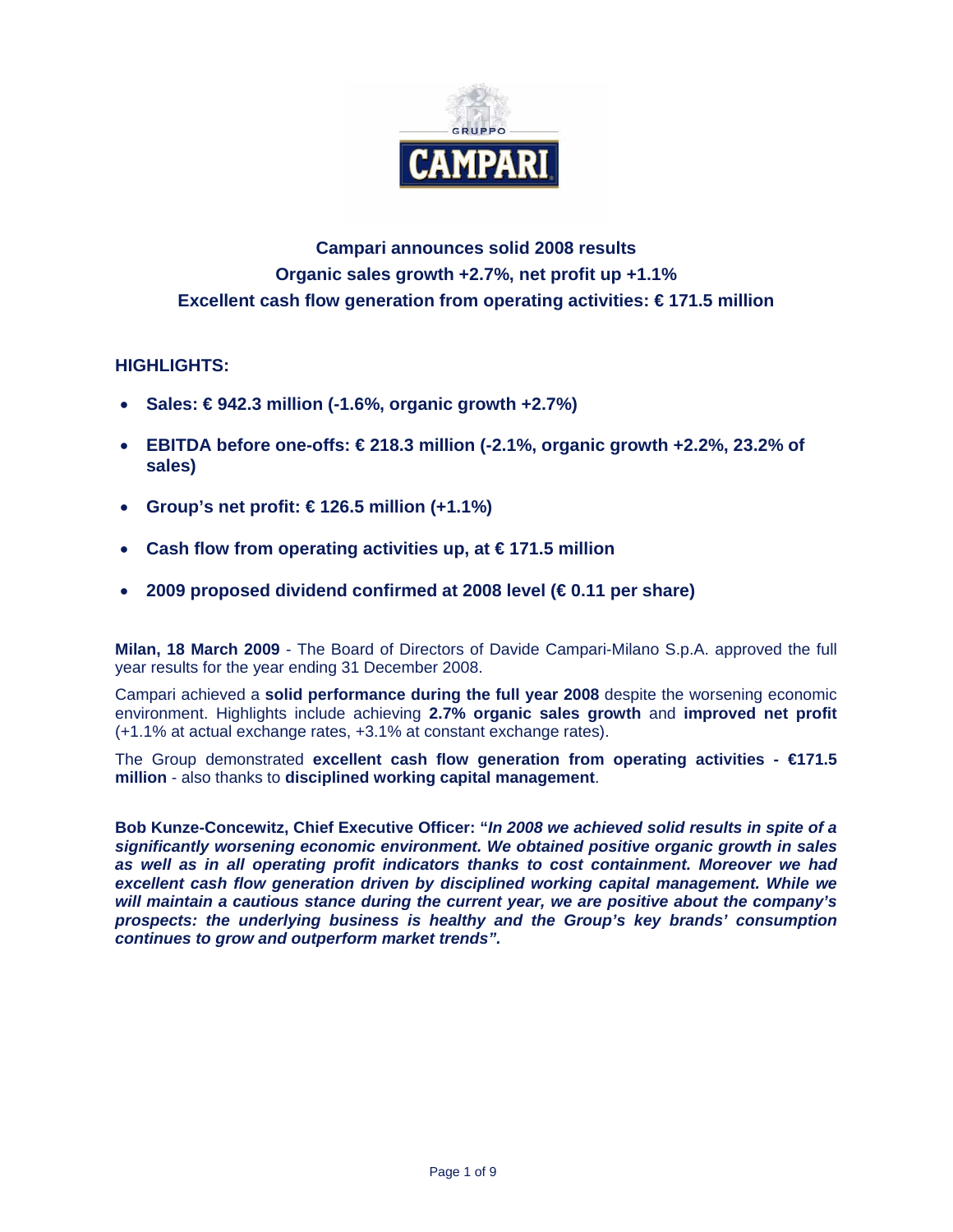### **CONSOLIDATED RESULTS FOR 2008**

| <b>Consolidated results</b>           | 1 January -<br>31 December<br>2008<br>$\epsilon$ million | 1 January -<br>31 December<br>2007<br>$\epsilon$ million | Change<br>at constant<br>exchange<br>rates | Change<br>at actual<br>exchange<br>rates |
|---------------------------------------|----------------------------------------------------------|----------------------------------------------------------|--------------------------------------------|------------------------------------------|
| <b>Net sales</b>                      | 942.3                                                    | 957.5                                                    | $+0.1%$                                    | $-1.6%$                                  |
| Contribution after A&P <sup>(1)</sup> | 341.2                                                    | 341.5                                                    | $+1.7%$                                    | $-0.1%$                                  |
| <b>EBITDA</b> before one-offs         | 218.3                                                    | 223.0                                                    | $-0.1%$                                    | $-2.1%$                                  |
| <b>EBITDA</b>                         | 214.7                                                    | 220.1                                                    | $-0.4%$                                    | $-2.5%$                                  |
| <b>EBIT</b> before one-offs           | 199.0                                                    | 203.4                                                    | $-0.1%$                                    | $-2.1%$                                  |
| <b>EBIT</b>                           | 195.4                                                    | 200.6                                                    | $-0.4%$                                    | $-2.6%$                                  |
| Group's net profit                    | 126.5                                                    | 125.2                                                    | $+3.1%$                                    | $+1.1%$                                  |

(1) EBIT before SG&A (G&A, other operating income/expenses and selling expenses), based on new P&L format introduced in 2008.

In 2008, Group sales totalled **€ 942.3 million** (-1.6%, +**2.7% organic growth**, -**1.6% exchange rate effect** and **-2.7% perimeter effect,** the latter due to the announced changes in the US portfolio).

**Contribution after A&P** (gross margin after distribution costs and A&P) was **€ 341.2 million** (-0.1%; **+2.8% organic growth**), or 36.2% of sales.

**EBITDA before one-offs** was **€ 218.3 million** (-2.1%; **+2.2% organic growth**), or 23.2% of sales.

EBITDA was €214.7 million (-2.5%; -0.4% at constant exchange rates).

**EBIT before one-offs** was **€ 199.0 million**(-2.1%; -0.1% at constant exchange rates, **+2.4% organic growth**), or 21.1% of sales.

EBIT was € 195.4 million (-2.6%; -0.4% at constant exchange rates).

Profit before tax and minority interests was  $\epsilon$  172.4 million (-5.9%; -3.9% at constant exchange rates).

**The Group net profit** rose to **€ 126.5 million**, an **increase of 3.1% at constant exchange rates** and +1.1% at actual exchange rates.

As of 31 December 2008 **net financial debt** stood at **€ 326.2 million** (€ 288.1 million as of 31 December 2007) after provisions for potential put options and earn outs on minority stakes for € 26.6 million. Before provisions net financial debt was € 299.7 million (€ 288.1 million as of 31 December 2007).

### **CONSOLIDATED SALES FOR 2008**

Sales variation in **spirits** (70.5% of total sales) was -3.4%, the combined result of **organic growth of 2.4**%, an exchange rate effect of -2.0% and a perimeter effect of -3.8%.

The **Campari** brand posted **growth of 2.0%** at constant exchange rates (+1.3% at actual exchange rates). **SKYY** sales **grew by 11.1% at constant exchange rates** (+4.1% at actual exchange rates). **Aperol** confirmed its tremendous growth trend (+**13.3% at constant exchange rates**). The **Brazilian brands**, notwithstanding a positive consumption trend, were flat (-0.5% at constant exchange rates, -0.8% at actual exchange rates) driven by wholesalers de-stocking at year end. **CampariSoda** decreased by 6.3%. **Glen Grant**, despite a decline (-4.6% at constant exchange), gained market share in the whisky category in Italy.

**Wines**, which accounted for 16.7% of total sales, registered a **growth of 4.1%**, due to the combination of an **organic growth of +4.4%,** an exchange rate effect of -0.6% and a perimeter effect of +0.3%. **The segment's positive performance was driven by Cinzano vermouth** (**+9.5% at constant exchange rates**), **Cinzano sparkling wines** (+1.5% at constant exchange rates) and, among the still wines, **Sella & Mosca** and **Teruzzi & Puthod**.

**Soft drinks** (10.9% of total sales) recorded **a positive change of 0.6**%, entirely attributable to **organic growth**, driven by **Crodino (+4.1%)**. While the **Lemonsoda** range was in line with the previous year, the low margin Crodo sodas and mineral water declined.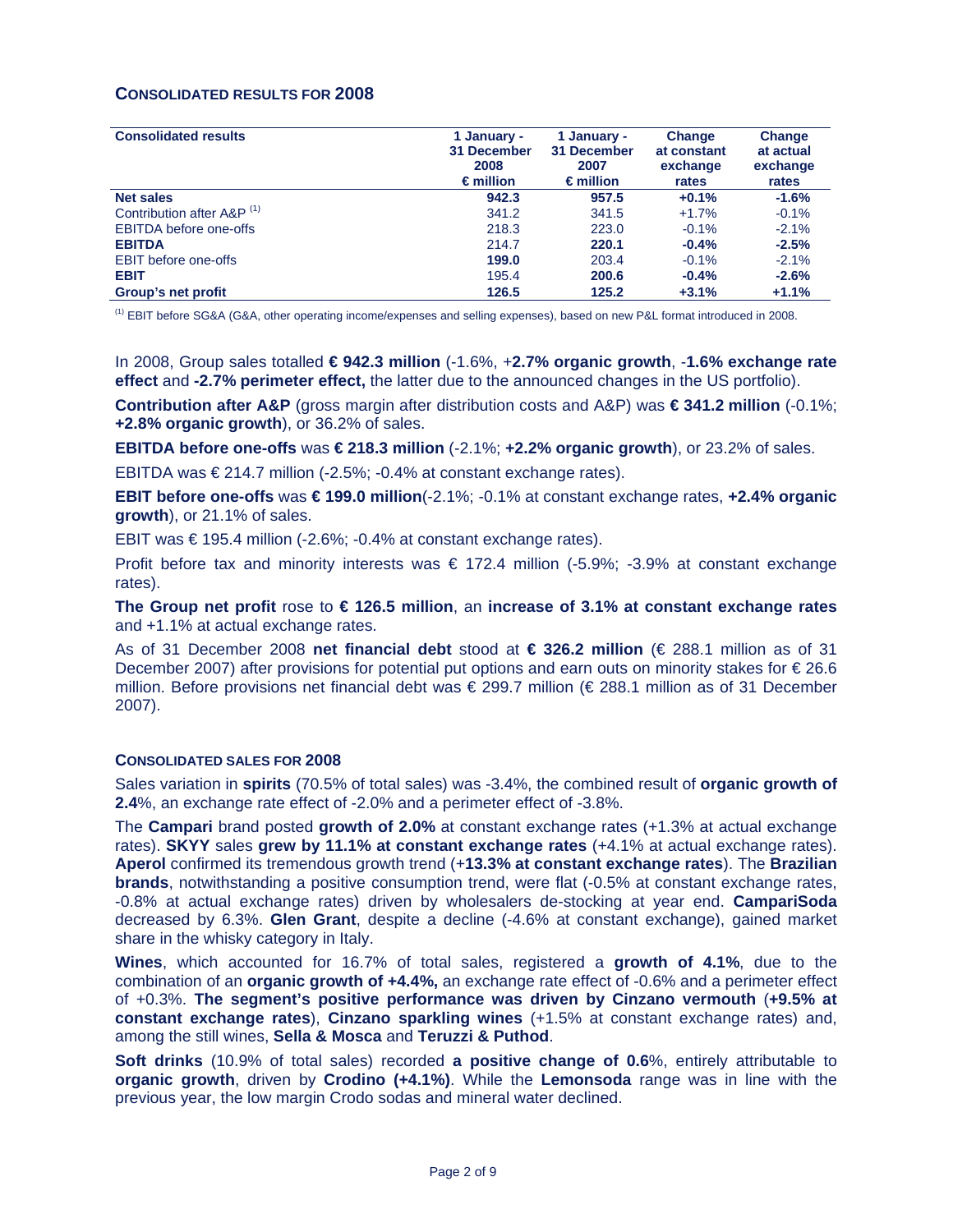Looking at results **by region** in 2008, **Europe**, accounting for 22.6% of consolidated sales, **grew**  (**+7.8%**, +8.3% organic growth), thanks to positive performances from Germany, Russia and other major European markets; the **Italian market** (41.1% of total Group sales) slightly declined (-1.5%). In the Americas (31.5% of total sales), the **US market** registered **organic growth of 5.9%** (eroded by an exchange rate effect of -5.4% and a perimeter effect of -11.9%); in **Brazil,** sales declined (-3.6% organic performance): the positive consumption trend was offset by a slow-down in orders also due to the impact of some changes in fiscal duties. The **rest of the world** (which includes duty free sales and accounts for 4.8% of total sales) grew (+4.0%; +5.1% organic growth).

### **CONCLUSION AND OUTLOOK 2009**

Campari keeps a cautious stance focusing on cost containment, working capital management and cash generation throughout the year.

The Group expects positive consumption momentum due to the strength of its portfolio brands' equities. Unless the economy deteriorates further, destocking is expected to ease during the year. Furthermore, the Group expects lower input costs from raw materials and more favourable currency exchange rates.

### **OTHER RESOLUTIONS**

**Dividend.** The Board of Directors has voted to propose a full year **dividend of € 0.11 per share** to the Shareholders' meeting scheduled for 30 April 2009. This is unchanged from the previous year. The dividend will be paid on 21 May 2009 (coupon no. 5 to be detached on 18 May 2008) except on own shares.

**Own shares.** The Board of Directors has approved a resolution to be presented to the Shareholders' meeting authorising the purchase and/or sale of own shares, mainly to be used to service the stock option plans. The authorisation concerns the purchase and/or sale of shares, which, including existing own shares, shall not exceed a maximum of 10% of the share capital. The authorisation will remain valid until 30 June 2010. The unit price for the purchase and/or sale of own shares will not differ by more than 25% (whether higher or lower) from the weighted average closing price in the three stock market trading sessions prior to each transaction.

**Stock options.** The Board of Directors has approved a resolution to be presented to the Shareholders' meeting authorising a stock option plan pursuant to Art. 114-bis of the Consolidated Law on Financial Intermediation. The plan has been prepared in accordance with the stock option master plan approved by the Board of Directors of 18 March 2009 in replacement of the previous master plan of 2 May 2001. The company will disclose an information document regarding the issuance of stock options pursuant to the applicable law (Art. 84-bis, Consob Regulation no. 11971/99).

\* \* \*

#### *CONFERENCE CALL*

Please note that at **17.00 (CET) today, Wednesday 18 March 2009**, Campari's management will hold a conference call to present the Group's 2008 results to analysts, investors and media. To participate, please dial one of the following numbers:

- **from Italy: 800 785 165 (toll free number)**
- **from abroad: +39 02 6968 2742**

#### **Access code: 518758#**

The **presentation slides** can be downloaded before the conference call from the main investor relations page on Gruppo Campari's website, at http://investors.camparigroup.com.

A **recording of the conference call** will be available from **Thursday 19 March** until **Thursday 26 March 2009**.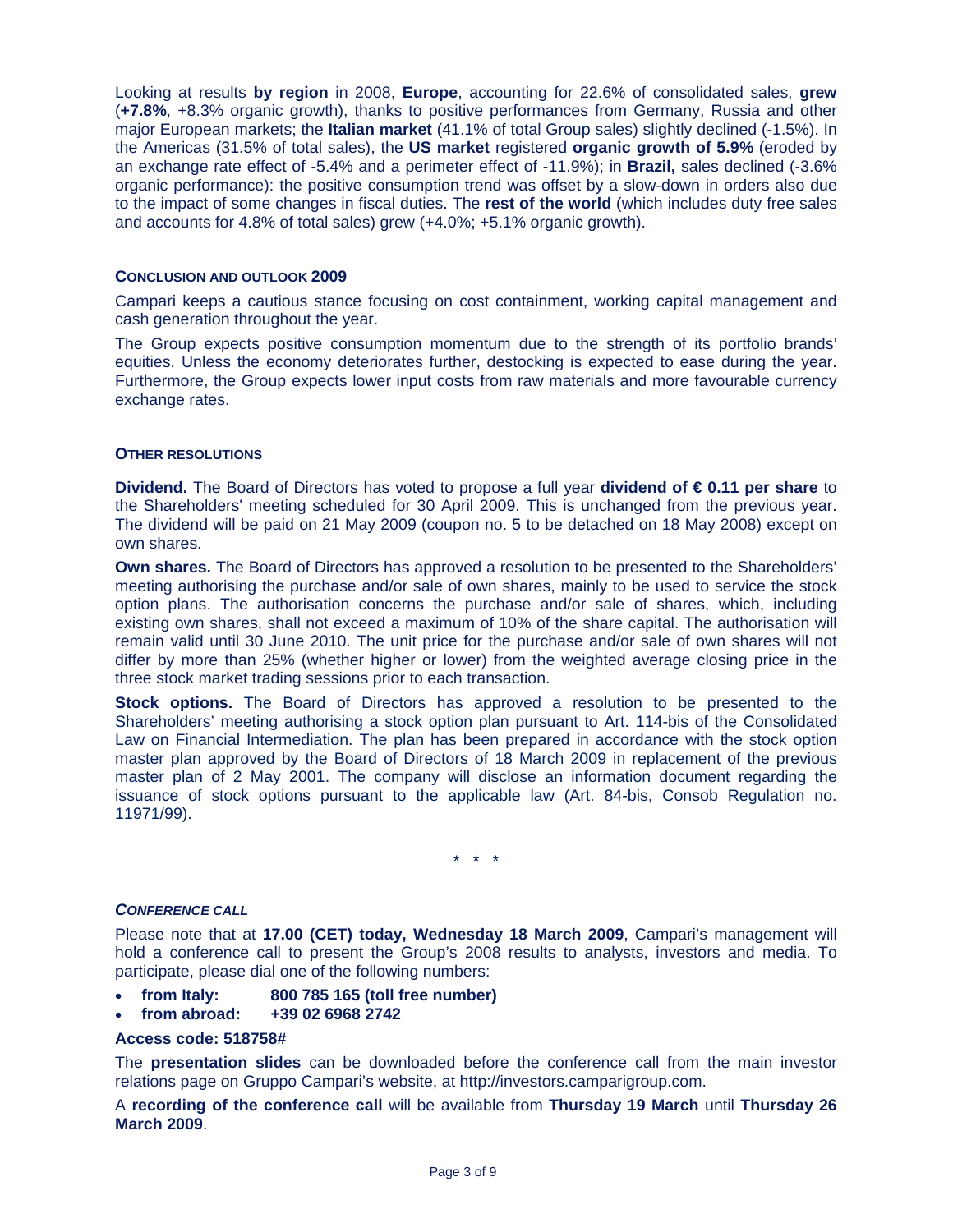To hear it, please call **+44 20 713 69233** (access code: 33018523**#**).

\* \* \*

*The Manager in charge of preparing Davide Campari-Milano S.p.A.'s financial reports, Paolo Marchesini, certifies - pursuant to article 154 bis, paragraph 2 of the Consolidated Law on Financial intermediation (Legislative Decree 58/1998) - that the accounting disclosures in this statement correspond to the accounting documents, ledgers and entries.* 

\* \* \*

**Gruppo Campari** is a major player in the global beverage sector, trading in over 190 nations around the world with a leading position in the Italian and Brazilian markets and a strong presence in the USA and Continental Europe. The Group has an extensive portfolio that spans three business segments: spirits, wines and soft drinks. In the spirits segment its internationally renowned brands, such as Campari and SKYY Vodka, stand out. It also has leading regional brands including Aperol, Cabo Wabo, CampariSoda, Cynar, Glen Grant, Ouzo 12, X-Rated, Zedda Piras and the local Brazilian brands Dreher, Old Eight and Drury's. Its wine segment boasts the global brand Cinzano, as well as important regional brands including Liebfraumilch, Mondoro, Odessa, Riccadonna, Sella & Mosca and Teruzzi & Puthod. The soft drinks segment comprises the non-alcoholic aperitif Crodino and Lemonsoda as well as its respective line extension dominating the Italian market. The Group employs 2,000 people. The shares of the parent company, Davide Campari-Milano S.p.A. (Reuters CPRI.MI - Bloomberg CPR IM), are listed on the Italian Stock Exchange. www.camparigroup.com

### **FOR FURTHER INFORMATION:**

**Investor enquiries: Media enquiries:** Tel.: +39 02 6225 330 Tel.: +39 02 6225 206

**Alex Balestra CitySavvy**, Jana Sanchez

Email: investor.relations@campari.com

**Chiara Bressani** www.camparigroup.com Email: chiara.bressani@campari.com

Tel.: +44 20 7395 1000<br>Email: jana@citysavvy.com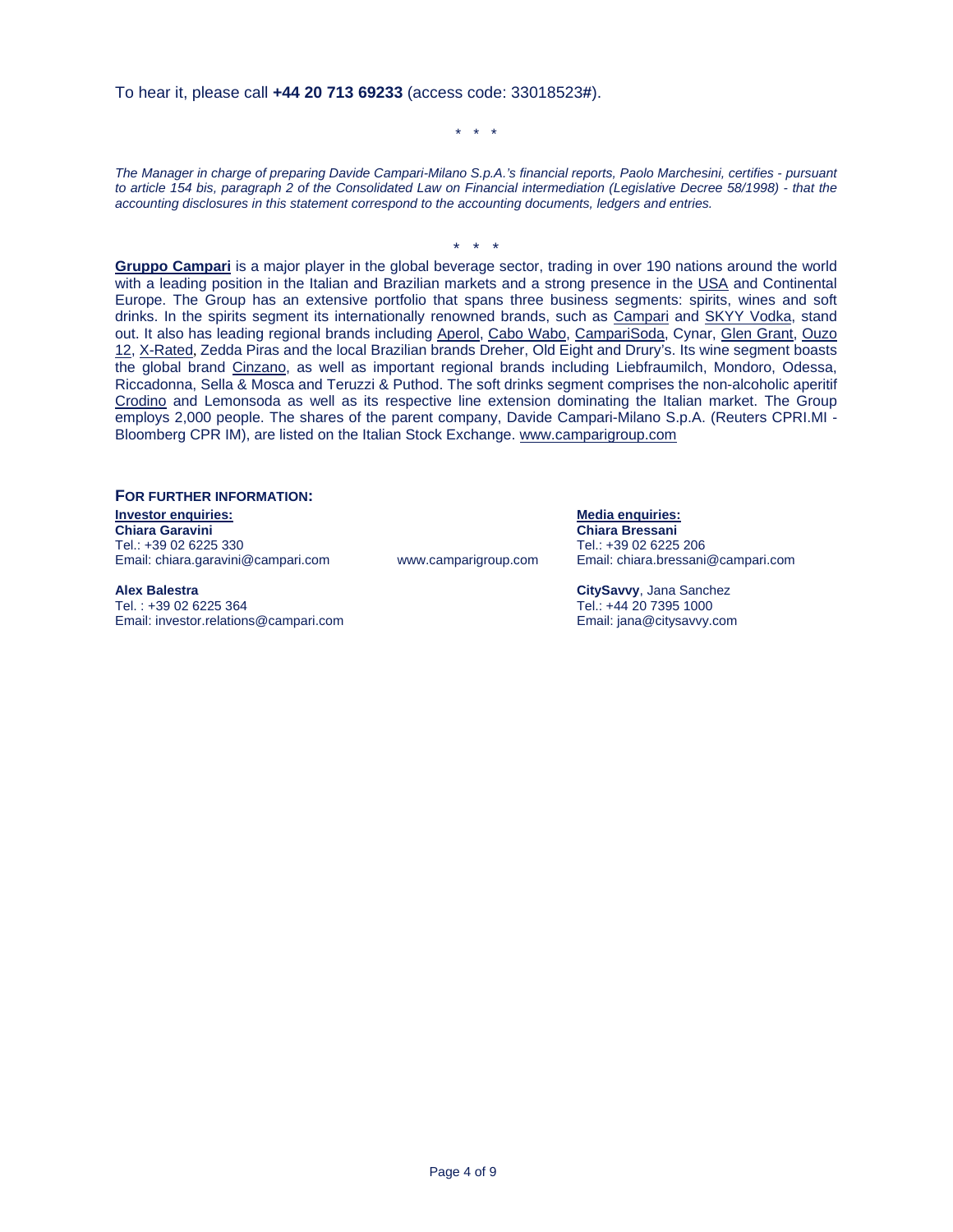## **GRUPPO CAMPARI**

## **Consolidated net revenues by geographic area**

|                   |                    | 1 January - 31 December 2008 |                    | 1 January - 31 December 2007 | Change  |
|-------------------|--------------------|------------------------------|--------------------|------------------------------|---------|
|                   | $\epsilon$ million | %                            | $\epsilon$ million | %                            | %       |
| Italy             | 387.3              | 41.1%                        | 393.2              | 41.1%                        | $-1.5%$ |
| Europe            | 212.9              | 22.6%                        | 197.6              | 20.6%                        | 7.8%    |
| Americas          | 296.5              | 31.5%                        | 322.9              | 33.7%                        | $-8.2%$ |
| Rest of the world |                    |                              |                    |                              |         |
| and duty free     | 45.6               | 4.8%                         | 43.8               | 4.6%                         | 4.0%    |
| <b>Total</b>      | 942.3              | 100.0%                       | 957.5              | 100.0%                       | $-1.6%$ |

|                                 |                | <b>Organic</b> | <b>External</b> | <b>Exchange rate</b> |
|---------------------------------|----------------|----------------|-----------------|----------------------|
| Breakdown of % change           | Total % change | growth         | growth          | effect               |
| Italy                           | $-1.5%$        | $-1.5%$        | $0.0\%$         | 0.0%                 |
| Europe                          | 7.8%           | 8.3%           | $0.0\%$         | $-0.5%$              |
| Americas                        | $-8.2%$        | 4.1%           | $-8.0\%$        | $-4.3%$              |
| Rest of the world and duty free | 4.0%           | 5.1%           | 0.4%            | $-1.5%$              |
| <b>Total</b>                    | $-1.6%$        | 2.7%           | $-2.7%$         | $-1.6%$              |

# **Consolidated net revenues by segment**

|                |                    | 1 January - 31 December 2008 |                    | 1 January - 31 December 2007 | Change  |
|----------------|--------------------|------------------------------|--------------------|------------------------------|---------|
|                | $\epsilon$ million | $\%$                         | $\epsilon$ million | %                            | $\%$    |
| <b>Spirits</b> | 663.9              | 70.5%                        | 687.1              | 71.8%                        | $-3.4%$ |
| Wines          | 157.6              | 16.7%                        | 151.3              | 15.8%                        | 4.1%    |
| Soft drinks    | 103.0              | 10.9%                        | 102.4              | 10.7%                        | 0.6%    |
| Other revenues | 17.8               | 1.9%                         | 16.7               | 1.7%                         | 6.6%    |
| <b>Total</b>   | 942.3              | 100.0%                       | 957.5              | 100.0%                       | $-1.6%$ |

|                       |                | Organic | <b>External</b> | <b>Exchange rate</b> |
|-----------------------|----------------|---------|-----------------|----------------------|
| Breakdown of % change | Total % change | growth  | growth          | effect               |
| <b>Spirits</b>        | $-3.4%$        | 2.4%    | $-3.8%$         | $-2.0%$              |
| Wines                 | 4.1%           | 4.4%    | 0.3%            | $-0.6%$              |
| Soft drinks           | 0.6%           | 0.6%    | 0.0%            | $0.0\%$              |
| Other revenues        | 6.6%           | 14.2%   | 0.0%            | $-7.6%$              |
| Total                 | $-1.6%$        | 2.7%    | $-2.7%$         | $-1.6%$              |

# **Contribution after A&P by segment**

| <b>Contribution after A&amp;P</b> |                    | 2008          |               | 2007   | Change  |
|-----------------------------------|--------------------|---------------|---------------|--------|---------|
|                                   | $\epsilon$ million | $\frac{9}{6}$ | $\frac{9}{6}$ | $\%$   | $\%$    |
| <b>Spirits</b>                    | 266.5              | 78.1%         | 269.7         | 79.0%  | $-1.2%$ |
| <b>Wines</b>                      | 32.8               | 9.6%          | 30.4          | 8.9%   | 8.0%    |
| Soft drinks                       | 38.4               | 11.3%         | 38.5          | 11.3%  | $-0.1%$ |
| Other                             | 3.5                | 1.0%          | 2.9           | 0.9%   | 20.2%   |
| <b>Total</b>                      | 341.2              | 100.0%        | 341.5         | 100.0% | $-0.1%$ |

| Breakdown of % change | Total % change | Organic<br>growth | <b>External</b><br>growth | <b>Exchange rate</b><br>effect |
|-----------------------|----------------|-------------------|---------------------------|--------------------------------|
| <b>Spirits</b>        | $-1.2%$        | 2.3%              | $-1.6%$                   | $-1.9%$                        |
| <b>Wines</b>          | 8.0%           | 9.2%              | 0.6%                      | $-1.8%$                        |
| Soft drinks           | $-0.1%$        | $-0.1%$           | ۰                         |                                |
| Other                 | 20.2%          | 34.8%             | -                         | $-14.6%$                       |
| <b>Total</b>          | $-0.1%$        | 2.8%              | $-1.2%$                   | $-1.8%$                        |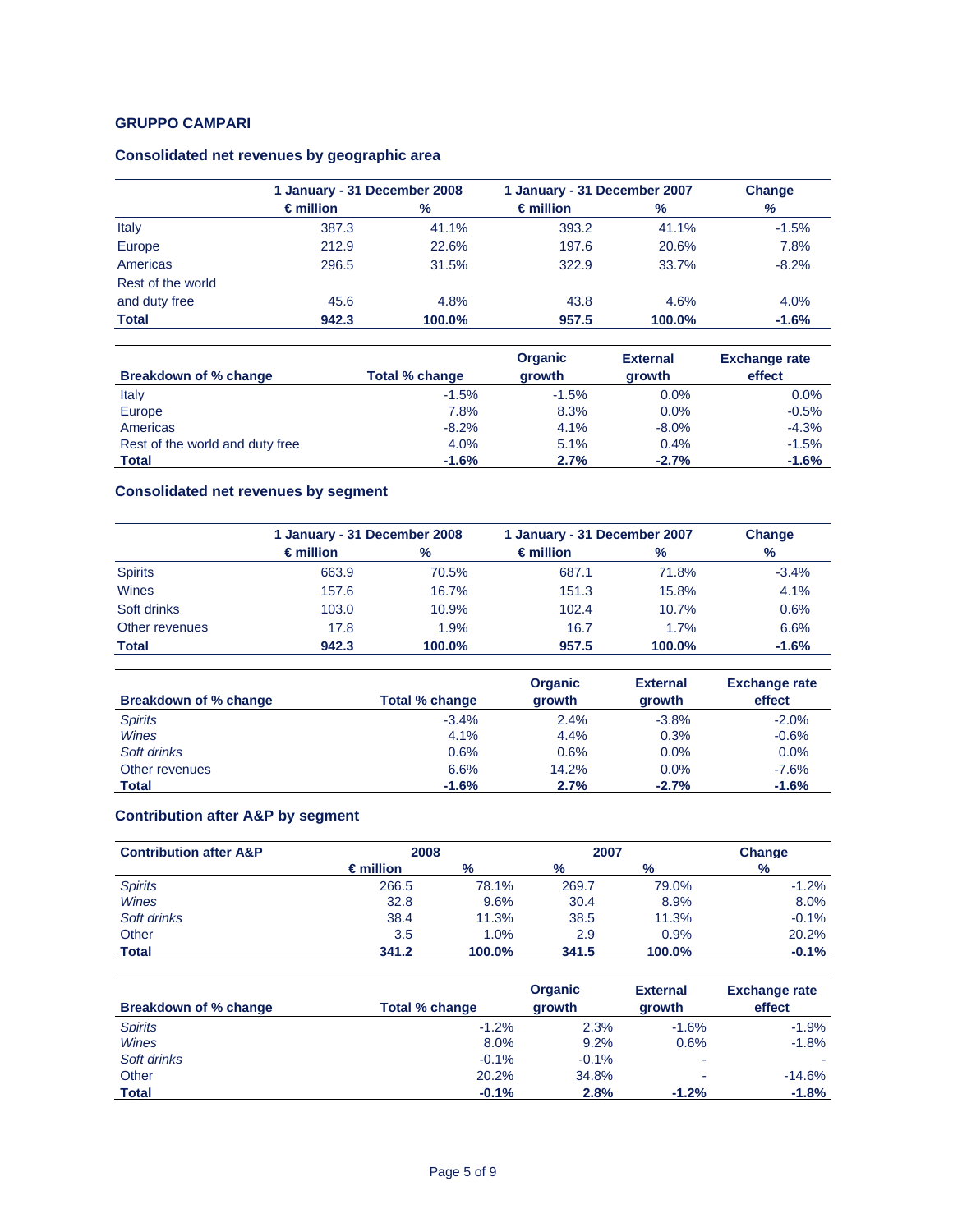### **Consolidated income statement**

|                                         | 1 January - 31 December<br>2008 |          | 1 January - 31 December |          | Change    |
|-----------------------------------------|---------------------------------|----------|-------------------------|----------|-----------|
|                                         |                                 |          | 2007                    |          |           |
|                                         | $\epsilon$ million              | %        | $\epsilon$ million      | %        | %         |
| Net sales $(1)$                         | 942.3                           | 100.0%   | 957.5                   | 100.0%   | $-1.6%$   |
| Total cost of goods sold <sup>(2)</sup> | (428.2)                         | $-45.4%$ | (441.4)                 | $-46.1%$ | $-3.0%$   |
| Gross margin after distribution costs   | 514.1                           | 54.6%    | 516.2                   | 53.9%    | $-0.4%$   |
| Advertising and promotion               | (172.9)                         | $-18.3%$ | (174.6)                 | $-18.2%$ | $-1.0%$   |
| <b>Contribution after A&amp;P</b>       | 341.2                           | 36.2%    | 341.5                   | 35.7%    | $-0.1%$   |
| SG&A <sup>(3)</sup>                     | (142.2)                         | $-15.1%$ | (138.1)                 | $-14.4%$ | 3.0%      |
| <b>EBIT before one-off's</b>            | 199.0                           | 21.1%    | 203.4                   | 21.2%    | $-2.1%$   |
| One off's                               | (3.6)                           | $-0.4%$  | (2.8)                   | $-0.3%$  |           |
| <b>Operating profit = EBIT</b>          | 195.4                           | 20.7%    | 200.6                   | 20.9%    | $-2.6%$   |
| Net financial income (expenses)         | (22.2)                          | $-2.4%$  | (17.0)                  | $-1.8%$  | 30.7%     |
| Income from associates                  | 0.2                             | 0.0%     | (0.3)                   | 0.0%     | $-175.8%$ |
| Put option costs                        | (1.0)                           | $-0.1%$  | 0.0                     | 0.0%     |           |
| Pre-tax profit before taxes             |                                 |          |                         |          |           |
| and minority interests                  | 172.4                           | 18.3%    | 183.3                   | 19.1%    | $-5.9%$   |
| Taxes                                   | (45.7)                          | $-4.8%$  | (58.1)                  | $-6.1%$  | $-21.4%$  |
| Net profit                              | 126.7                           | 13.5%    | 125.2                   | 13.1%    | 1.2%      |
| <b>Minority interests</b>               | (0.2)                           | $-0.0%$  | (0.0)                   | 0.0%     |           |
| Group's net profit                      | 126.5                           | 13.4%    | 125.2                   | 13.1%    | 1.1%      |
| Depreciation and amortisation           | (19.3)                          | $-2.0%$  | (19.5)                  | $-2.0%$  | $-1.3%$   |
| <b>EBITDA before one-off's</b>          | 218.3                           | 23.2%    | 223.0                   | 23.3%    | $-2.1%$   |
| <b>EBITDA</b>                           | 214.7                           | 22.8%    | 220.1                   | 23.0%    | $-2.5%$   |

(1) Net of discounts and excise duties.

(2) Includes cost of materials. production costs and distribution expenses.

(3) Includes G&A, other operating income/expenses and selling expenses.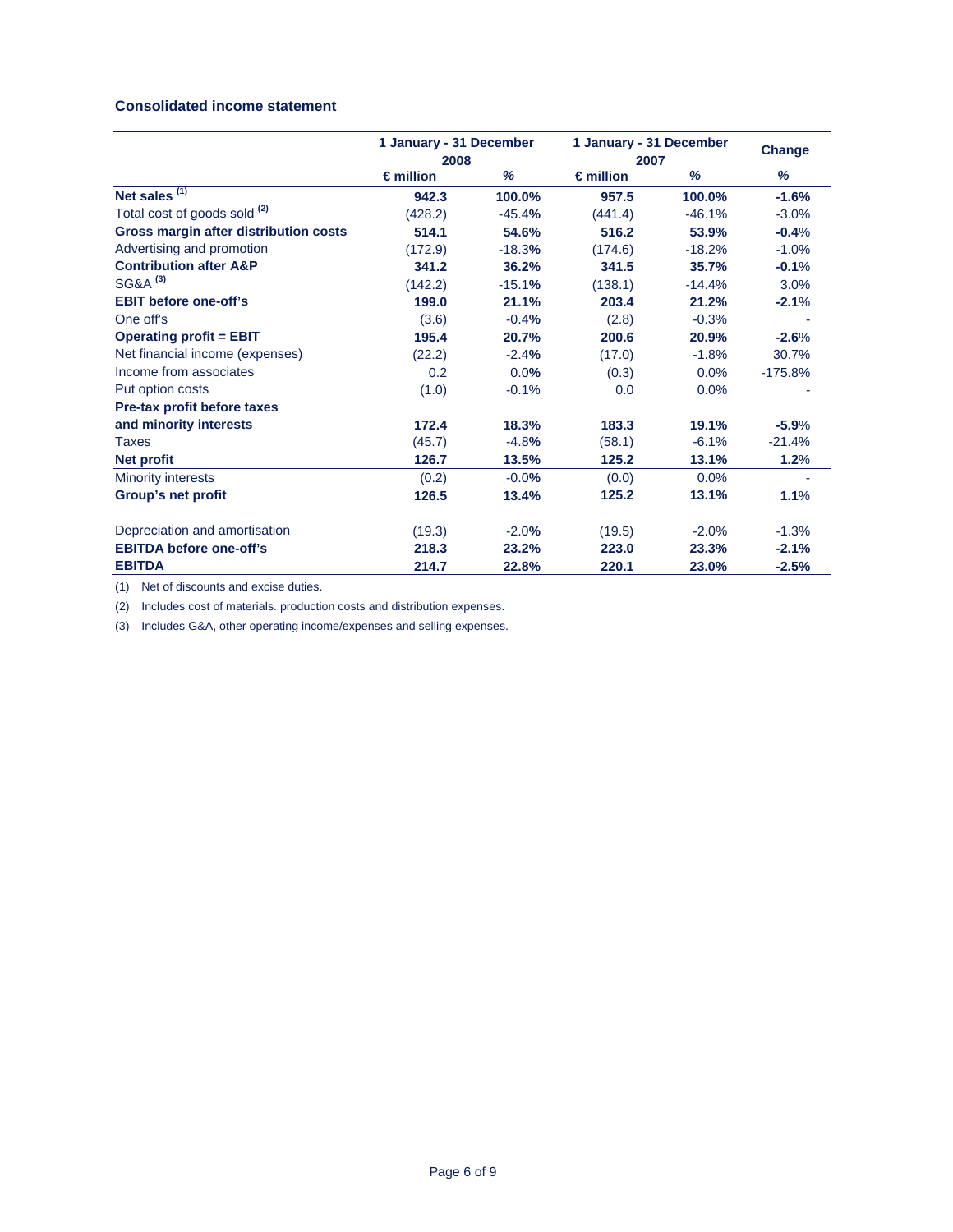### **GRUPPO CAMPARI**

### **Consolidated balance sheet**

|                                             | 31 December 2008<br>$\epsilon$ million | 31 December 2007<br>$\epsilon$ million |
|---------------------------------------------|----------------------------------------|----------------------------------------|
| <b>ASSETS</b>                               |                                        |                                        |
| <b>Non-current assets</b>                   |                                        |                                        |
| Net tangible fixed assets                   | 176.5                                  | 155.4                                  |
| <b>Biological assets</b>                    | 18.0                                   | 15.9                                   |
| Property                                    | 0.7                                    | 4.0                                    |
| Goodwill and trademarks                     | 920.3                                  | 812.2                                  |
| Intangible assets                           | 5.1                                    | 5.1                                    |
| Interests in associates                     | 1.1                                    | 0.6                                    |
| Pre-paid taxes                              | 14.4                                   | 15.9                                   |
| Other non-current assets                    | 7.5                                    | 10.1                                   |
| <b>Total non-current assets</b>             | 1,143.5                                | 1,019.1                                |
| <b>Current assets</b>                       |                                        |                                        |
| Inventories                                 | 165.7                                  | 166.9                                  |
| <b>Trade receivables</b>                    | 272.1                                  | 280.0                                  |
| <b>Financial receivables</b>                | 4.1                                    | 2.9                                    |
| Cash and cash equivalents                   | 172.6                                  | 199.8                                  |
| Other receivables                           | 32.4                                   | 37.1                                   |
| <b>Total current assets</b>                 | 646.9                                  | 686.7                                  |
| Non-current assets for sale                 | 12.7                                   | 2.5                                    |
| <b>Total assets</b>                         | 1,803.1                                | 1,708.3                                |
| <b>LIABILITIES AND SHAREHOLDERS' EQUITY</b> |                                        |                                        |
| <b>Shareholders' equity</b>                 |                                        |                                        |
| Share capital                               | 29.0                                   | 29.0                                   |
| <b>Reserves</b>                             | 923.8                                  | 847.6                                  |
| Group's shareholders' equity                | 952.9                                  | 876.6                                  |
| <b>Minority interests</b>                   | 2.1                                    | 1.9                                    |
| <b>Total shareholders' equity</b>           | 955.0                                  | 878.6                                  |
| <b>Non-current liabilities</b>              |                                        |                                        |
| <b>Bonds</b>                                | 316.9                                  | 287.7                                  |
| Other non-current financial payables        | 56.7                                   | 72.6                                   |
| Staff severance funds                       | 10.7                                   | 11.7                                   |
| <b>Risks funds</b>                          | 9.0                                    | 11.0                                   |
| Deferred tax                                | 69.5                                   | 60.7                                   |
| <b>Total non-current liabilities</b>        | 462.7                                  | 443.6                                  |
| <b>Current liabilities</b>                  |                                        |                                        |
| <b>Banks loan</b>                           | 107.5                                  | 114.4                                  |
| Other financial payables                    | 25.8                                   | 21.2                                   |
| Trade payables                              | 152.1                                  | 156.6                                  |
| Payables for taxes                          | 59.3                                   | 54.6                                   |
| Other current liabilities                   | 40.7                                   | 39.4                                   |
| <b>Total current liabilities</b>            | 385.4                                  | 386.1                                  |
| Total liabilities and shareholders' equity  | 1.803.1                                | 1.708.3                                |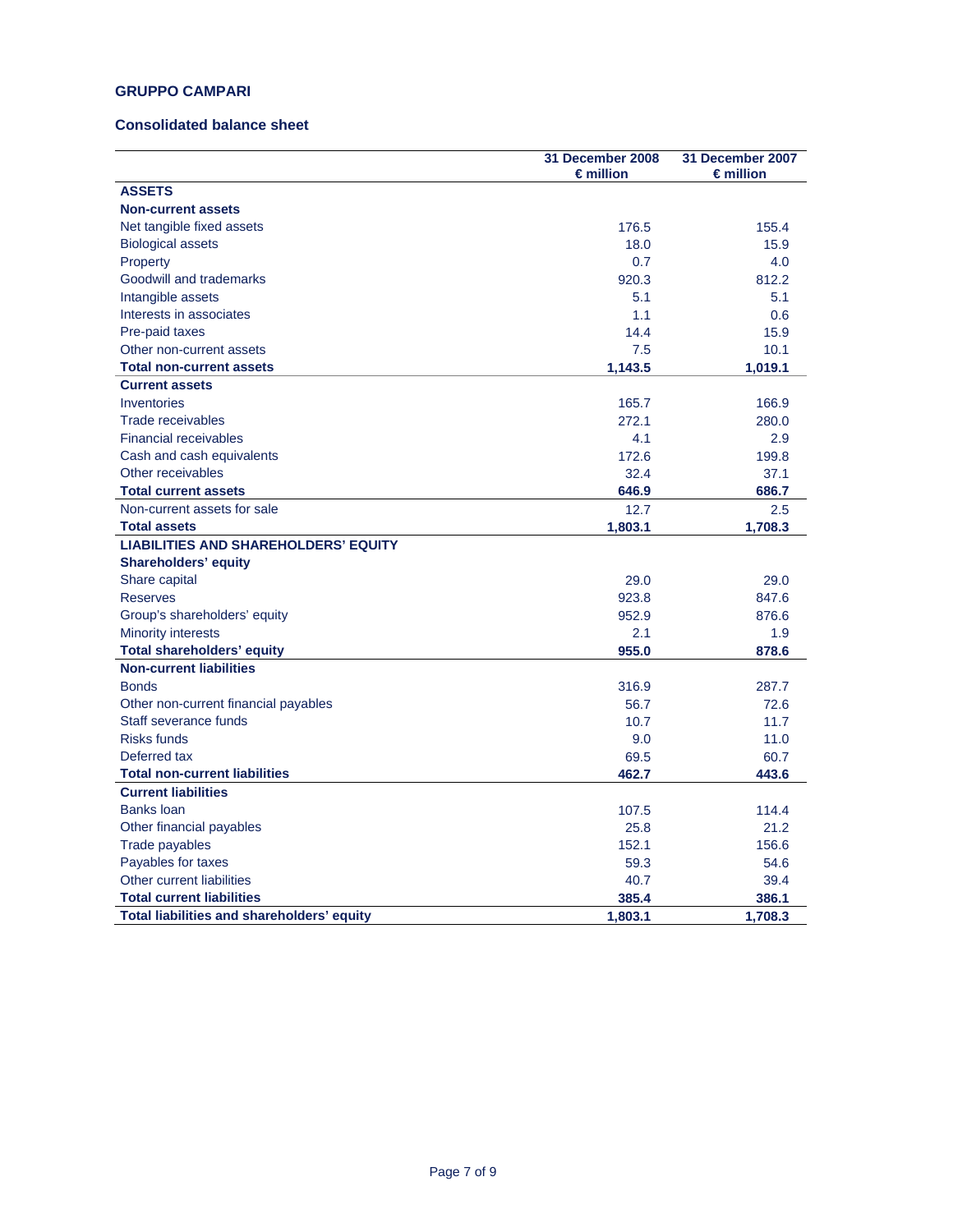### **GRUPPO CAMPARI**

### **Consolidated cash flow statement**

|                                                                  | 31 December 2008<br>$\epsilon$ million | 31 December 2007<br>$\epsilon$ million |
|------------------------------------------------------------------|----------------------------------------|----------------------------------------|
| <b>EBIT</b>                                                      | 195.4                                  | 200.6                                  |
| Amortisation and depreciation                                    | 19.3                                   | 19.5                                   |
| Other changes in non-cash items                                  | (10.8)                                 | (1.4)                                  |
| Change in non financial assets and payables                      | 6.6                                    | 20.0                                   |
| Taxes on income paid                                             | (38.2)                                 | (39.5)                                 |
| Cash flow from operating activities                              |                                        |                                        |
| before change in operating working capital                       | 172.4                                  | 199.2                                  |
| Net change in operating working capital                          | (0.9)                                  | (29.3)                                 |
| Cash flow from operating activities                              | 171.5                                  | 169.9                                  |
| Net interest paid                                                | (15.9)                                 | (15.7)                                 |
| Cash flow from investing activities                              | (32.6)                                 | (28.9)                                 |
| Free cash flow                                                   | 123.0                                  | 125.3                                  |
| Acquisitions                                                     | (86.6)                                 | (29.3)                                 |
| Other changes                                                    | (5.9)                                  | 3.0                                    |
| Dividends paid                                                   | (31.8)                                 | (29.0)                                 |
| <b>Cash flow from other activities</b>                           | (124.3)                                | (55.4)                                 |
| Exchange rate differences and other movements                    | (10.3)                                 | 21.5                                   |
| Net increase (decrease) in net financial position as a result of |                                        |                                        |
| operating activities                                             | (11.6)                                 | 91.4                                   |
| Future exercise for put options and payment of earn outs         | (26.6)                                 |                                        |
| Net increase (decrease) in net financial position                | (38.1)                                 | 91.4                                   |
| Net financial position at start of period                        | (288.1)                                | (379.5)                                |
| Net financial position at end of period                          | (326.2)                                | (288.1)                                |